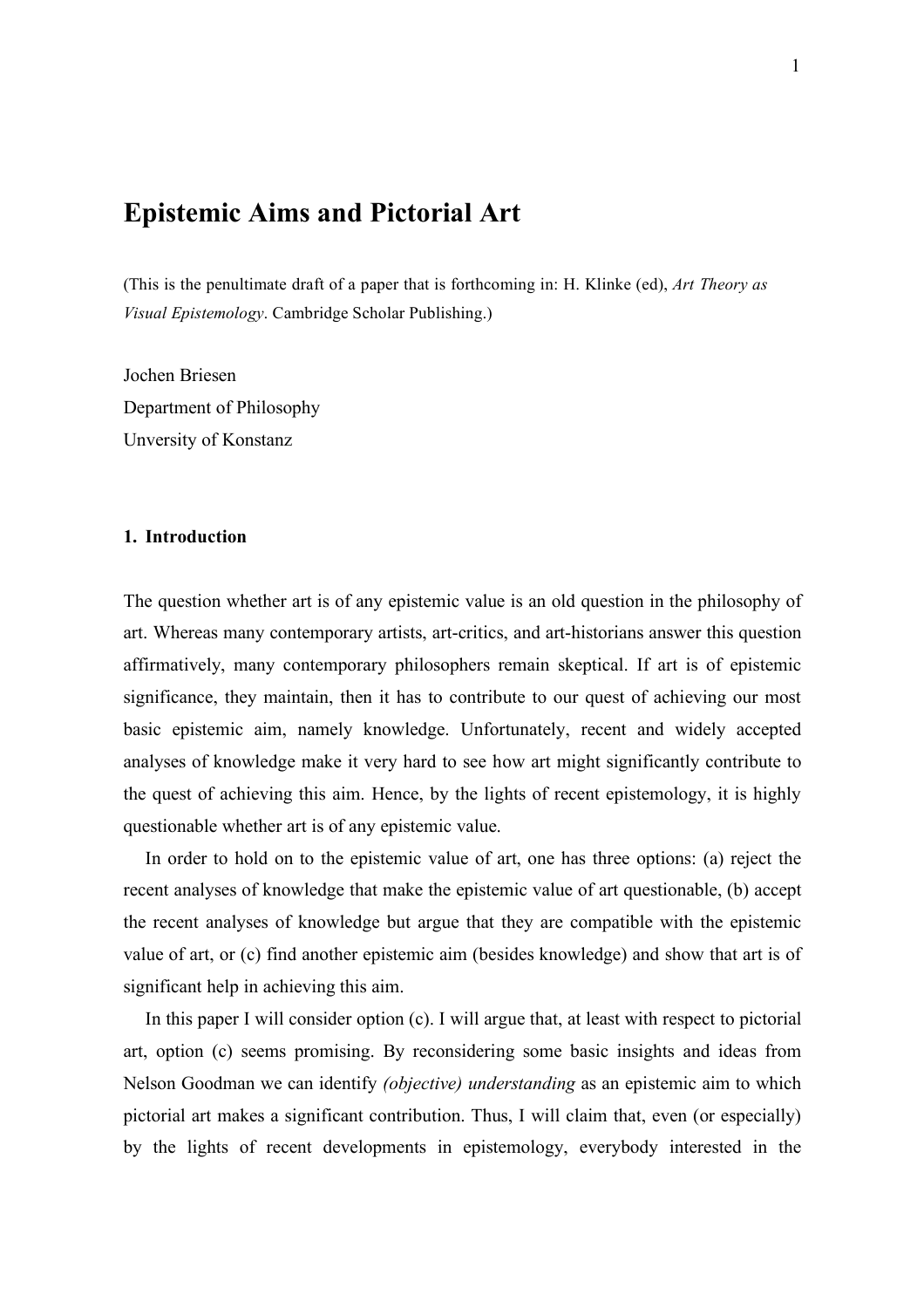epistemic significance of pictorial art should concentrate on the epistemic aim of understanding, rather than knowledge.

The rest of the paper is organized as follows. In section 2, I explain which condition on knowledge makes it hard to believe that art might be helpful in achieving it. In section 3, I discuss the notion of understanding and outline how the notion of understanding has to be characterized, if understanding is supposed to be an epistemic aim apart from knowledge. In section 4, I introduce Nelson Goodman's theory of symbols. Finally in section 5, I attempt to show how the epistemic significance of pictorial art can be defended, when the characterization of understanding given in section 3 is combined with certain insights of Goodman's theory.

#### **2. Knowledge**

The term "knowledge" can mean different things. As a preliminary, however, it may be useful to differentiate between objectual, practical, and propositional knowledge. Objectual knowledge is expressed by sentences of the form "*S* knows *X*", where "*X*" stands in for a name or a definite description – for instance, "*S* knows Cher". (In German this kind of knowledge is expressed by the verb "kennen", rather than "wissen".) Practical knowledge or know-how is the knowledge involved in being able to do something – for instance, knowing how to ride a bike. Finally, propositional knowledge is expressed by sentences of the form "*S* knows that *p*", where "*p*" can be substituted for by any assertoric sentence. Since the contents of such sentences are called propositions, this kind of knowledge is called "propositional knowledge". Whether and how these different kinds of knowledge are interrelated is controversial, but it is uncontroversial that from an epistemic perspective propositional knowledge seems especially important. It is mostly propositional knowledge, which we seek to achieve in our various scientific projects. Thus, it is propositional knowledge, which should be considered one of our genuine *epistemic* aims. So if we are going to claim that the epistemic significance of art has something to do with knowledge, we should focus on propositional knowledge rather than these other forms of knowledge.

Traditionally, propositional knowledge (henceforth simply "knowledge") has been defined as justified, true belief: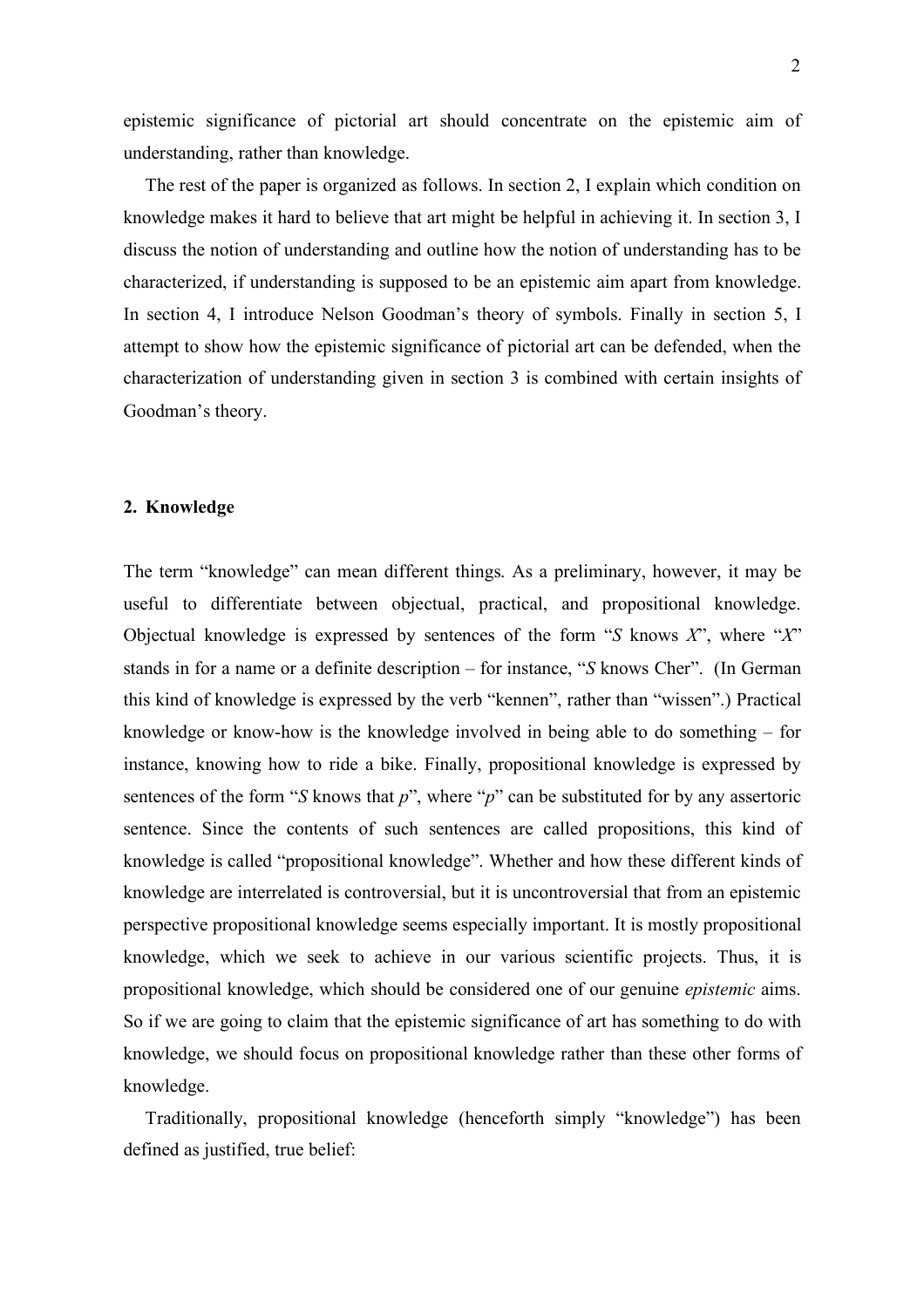An epistemic subject *S* knows that *p*, if and only if

- (1) *S* believes that *p*,
- (2) *S*'s belief that *p* is true, and
- (3) *S*'s belief that *p* is justified.

Today this definition of knowledge is widely dismissed. Various thought experiments (socalled Gettier-cases)<sup>1</sup> seem to show that the conditions (1)-(3) are not sufficient for knowledge. Imagine the following case: $<sup>2</sup>$ </sup>

*Fake-Barn Case.* Henry drives through an area in which almost all things that appear to be barns are not real barns but merely barn facades – that is, things that exactly look like barns from the road Henry is driving on but in fact are nothing but construction of paper-maché painted to look like barns. Henry looks out of the car window and by sheer luck he happens to be looking at the one and only real barn in the area. He thereby believes that there's a (real) barn over there.

Henry's belief is true, and in a certain sense the belief also seems to be justified – in other words, conditions (1)-(3) are satisfied. But even though conditions (1)-(3) are satisfied, we are hesitant to call Henry's belief that there is a (real) barn over there an instance of knowledge.

Many philosophers think that cases like this do not only illustrate that conditions (1)-(3) are not sufficient for knowledge, they think that these cases also illustrate what is missing: In order to know that  $p$ , the process that led the subject to believe that  $p$  has to be reliable – that is, it has to be a process that leads to true beliefs most of the time. In the fake-barn case Henry's belief forming mechanism – which can be described as the process of looking out of the window, having the visual experience of a barn, thereby forming the belief that there is a barn – is not reliable. In the area through which Henry is driving, this

 $\frac{1}{1}$ <sup>1</sup> These cases are called after Edmund Gettier, who presented two effective counterexamples against the mentioned definition of knowledge, see: Edmund Gettier, "Is Justified True Belief Knowledge?" *Analysis* 23 (1963): 121–123. For a helpful overview with respect to the discussion that followed this paper, see Jonathan Jenkins Ichikawa and Matthias Steup, "The Analysis of Knowledge", *The Stanford Encyclopedia of Philosophy* (Winter 2012 Edition), edited by Edward N. Zalta, URL = <http://plato.stanford.edu/ archives/win2012/entries/ knowledge-analysis/>.

<sup>2</sup> Cf. Alvin Goldman, "Discrimination and Perceptual Knowledge", *Journal of Philosophy* LXXIII, (1976): 771–791.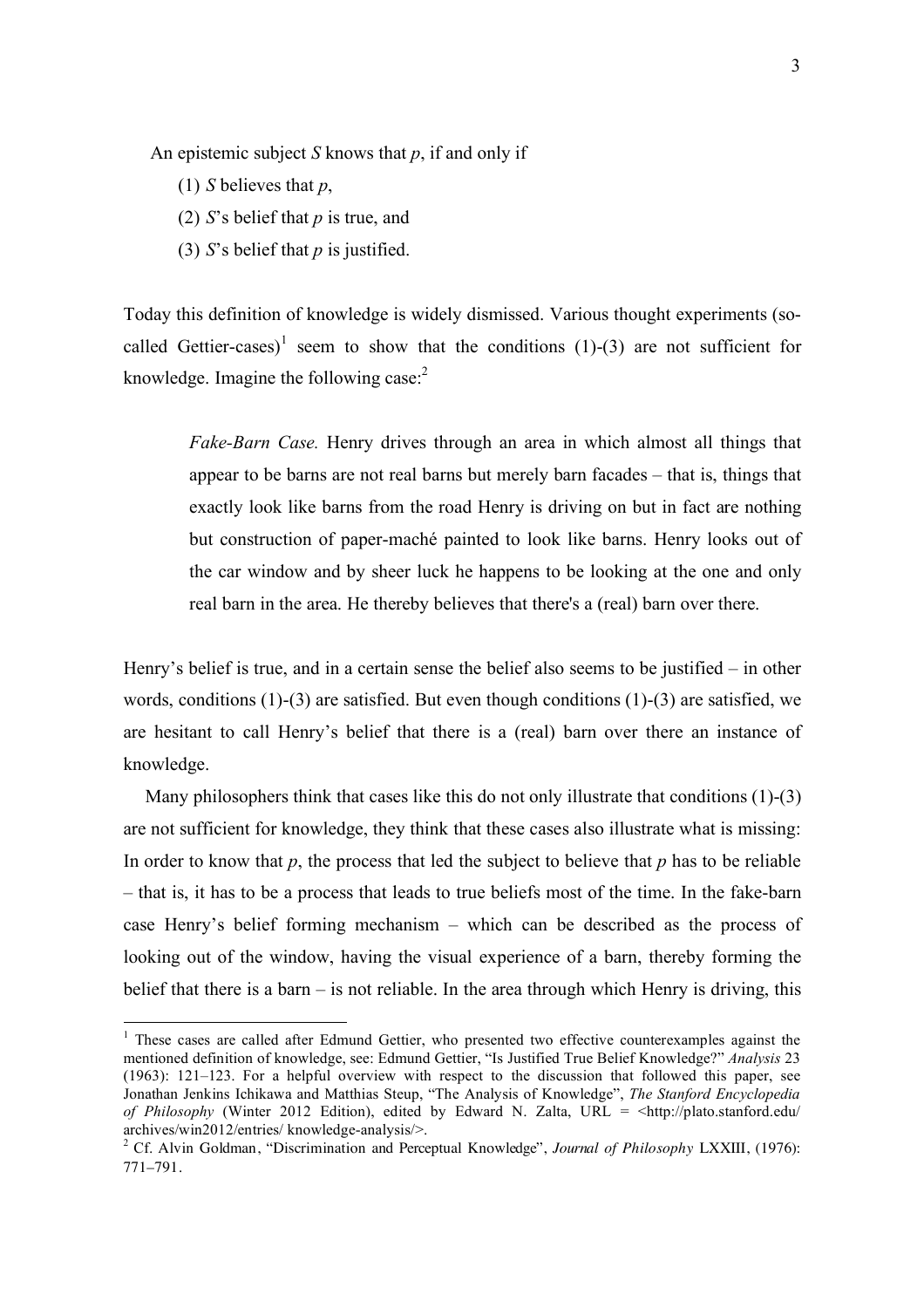process will easily lead to false beliefs. Thus, by considering scenarios like the fake-barn case many philosophers have come to hold that a necessary condition for a belief to count as an instance of knowledge is that the belief is formed by a reliable belief-forming mechanism.

However, as soon as one accepts this condition for knowledge, the epistemic significance of art in general and pictorial art in particular becomes questionable. To be sure, the serious and detailed involvement with works of art might reliably lead to true beliefs concerning the works themselves, i.e., their structure and form, who created them, when they were created, etc. But do we thereby come to know anything about the world over and above the piece of art and the artist? With respect to matters over and above a particular work of art, it seems obvious that involvement with art is not a *reliable* belief forming mechanism. For instance, the involvement with art does not reliably produce true beliefs concerning the chemical structure of certain liquids, the cause of certain diseases, the orbit of certain planets, or other matters concerning the world we might be interested in.<sup>3</sup> Hence, if our epistemic aim is knowledge and if knowledge is reliably-formed true belief (together with other knowledge-conditions), then we are ill-advised to turn to art in order to achieve our epistemic aim.

But maybe there are other epistemic aims besides knowledge and maybe some works of art play a significant role in achieving these other aims. Could understanding be an epistemic aim of this kind? If it were, then we could accept that art does not contribute to our quest of achieving knowledge without thereby losing its epistemological significance. However, in order to spell out this idea in detail, we first have to specify what understanding is. At least with respect to pictorial art, this will eventually put us in a position to explain in detail why involvement with art is conducive to understanding.

#### **3. Understanding**

Since understanding is a very complex matter, the recent literature on the nature of understanding is filled with controversies. One major controversy is over whether understanding should be analyzed in terms of knowledge. In this vein, some philosophers

 <sup>3</sup>  $3$  Note that I do not want to claim that involvement with art never results in a true belief with respect to matters like that. All I want to claim is that involvement with art does not constitute a particularly reliable belief-forming process regarding beliefs of this sort.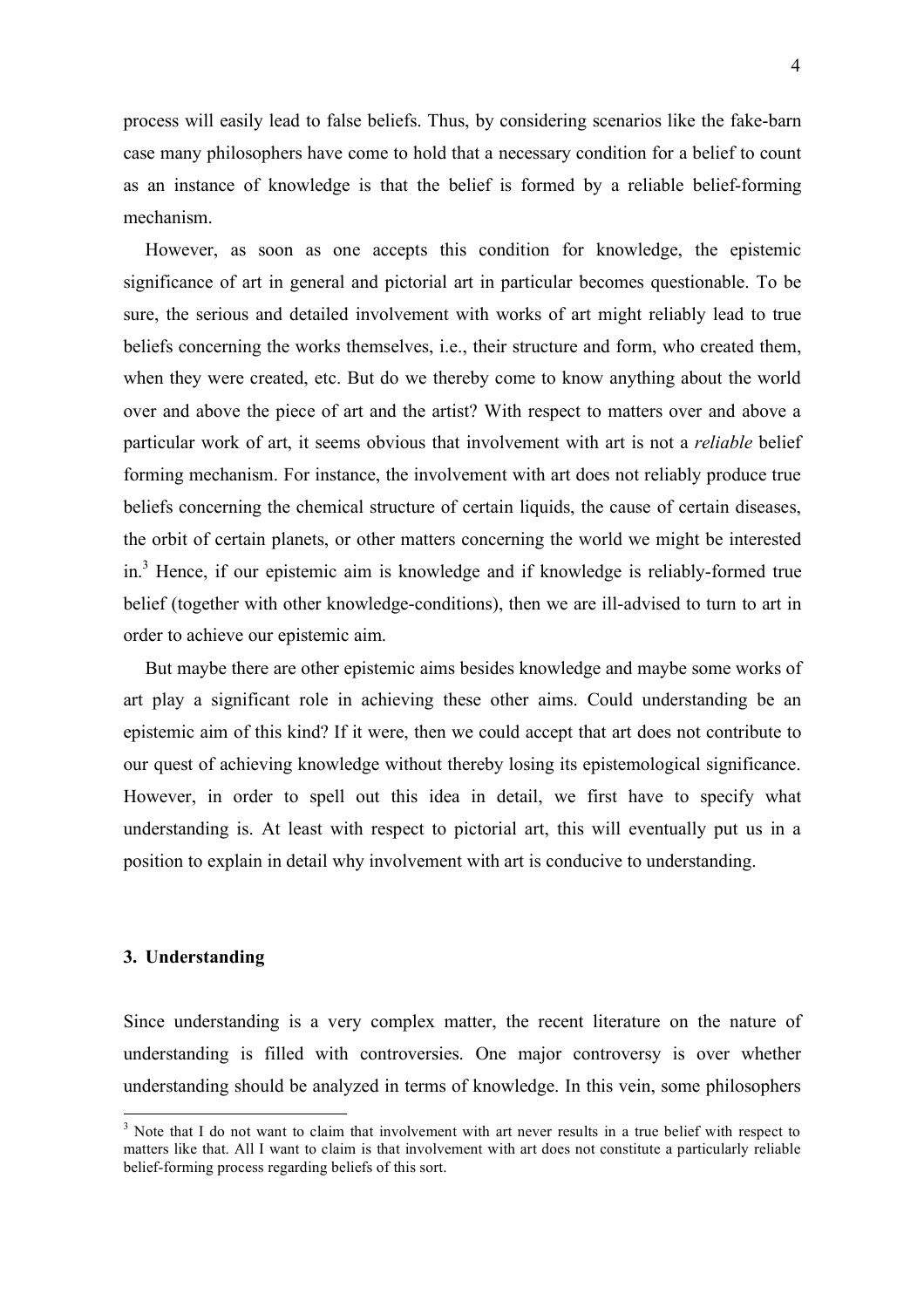maintain that understanding is nothing but knowledge, namely knowledge of causes.<sup>4</sup> If such a knowledge-based account of understanding were correct, then the insinuated defense of the epistemic significance of art would be doomed to fail. After all, if such an account were correct, then understanding would be nothing but an instance of knowledge. And if understanding were nothing but knowledge, then it would be inconsistent to accept that art is *not* conducive with respect to knowledge, but nevertheless claim that art is conducive with respect to understanding. Thus, if the insinuated defense of the epistemological significance of art in general and pictorial art in particular is supposed to have any chance of success, such a knowledge-based account of understanding must be wrong.

Unfortunately, within the context of this paper I will neither be able to argue in detail that knowledge-based accounts of understanding are wrong, nor will I be able to give a full fletched alternative theory of understanding. But I will at least give a few reasons to think that strong knowledge-based accounts of understanding are false. More precisely, I will give reasons for thinking that knowledge is at least not *sufficient* for understanding.<sup>5</sup> Furthermore, even though I will not give a full-fledged theory of understanding, I will at least identify some aspects of understanding that distinguish understanding from knowledge and that strike me as especially important. Fortunately, these aspects will later prove useful in specifying how exactly pictorial art might be conducive to understanding, even though it is not conducive to knowledge. Thus, I will at least clarify and to a certain extent motivate the assumptions one is committed to, if one puts forward the insinuated defense of the epistemic value of (pictorial) art.

As with respect to knowledge, we should first differentiate between objectual and propositional understanding. Objectual understanding is expressed by sentences of the form "*S* understands *X*", where *X* can be substituted by a singular term – for instance, the understandings of persons, phenomena, processes, or theories. Propositional understanding, on the other hand, is expressed by sentences of the form "*S* understands

 $\frac{1}{4}$ <sup>4</sup> See for example: Peter Lipton, *Inference to the Best Explanation* (London: Routledge, 2nd ed. 2004), 30. Some claim that such a knowledge based account of knowledge in fact is dating back as far as Aristoteles, see John Greco, Achieving Knowledge (Cambridge: Cambridge University Press, 2010), 9.

We can differentiate between strong and weak knowledge-based accounts of understanding. A strong account claims that understanding is identical to knowledge – that is, it claims that knowledge is necessary and sufficient for understanding, whereas a weak account claims that knowledge is merely necessary for understanding. Whether weak accounts are correct is not discussed in the context of this paper. It will turn out that for specifying the insinuated defense of the epistemic value of art, it is enough to show that strong knowledge-based accounts are wrong.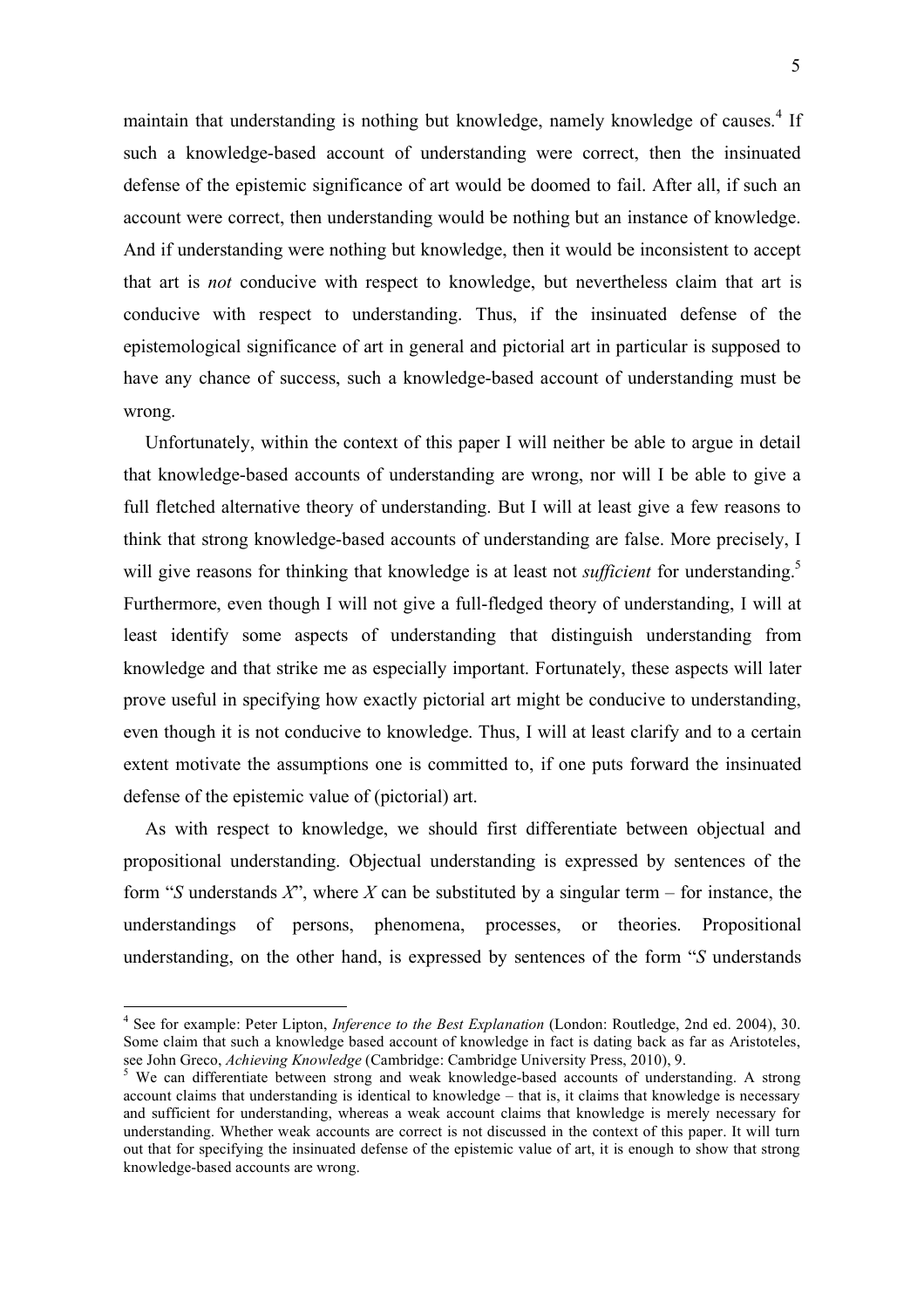that  $p/why \, p$ ", where " $p$ " is substituted by an assertoric sentence – for instance, understanding why my house is on fire, etc. For both kinds of understanding there are reasons to think that understanding is not identical to knowledge insofar as knowledge is not sufficient for understanding.

With respect to propositional understanding, Duncan Pritchard invites us to consider the following case: $6$ 

*Young-Child Case.* Sarah discovers that her house is on fire. One of the firefighters, who is very competent and never lies, tells Sarah that faulty wiring caused the fire, which is actually true. Sarah believes what she has been told. Sarah's young child asks her why the house is on fire and Sarah, who also never lies, tells the child that it is on fire because of faulty wiring. Thereby the child comes to believe that the house is on fire because of faulty wiring.

According to Pritchard, it seems reasonable to think that the child's belief in this case qualifies as knowledge.<sup>7</sup> But at the same time, the child might have "no conception of how faulty wiring might cause fire"<sup>8</sup> and thus it seems also reasonable to say that the child lacks an *understanding* of why the house is on fire. Hence, the case seems to prove that knowledge is not sufficient for propositional understanding. Furthermore, the case illustrates that in order to understand that *p*/why *p*, one has to appropriately correlate the belief that *p* to other beliefs. For instance, in order to understand why the house is on fire, one has to correlate the belief that the house is on fire because of faulty wiring with the belief that faulty wiring might lead to a short-circuit and with the belief that short-circuits might generate heat, etc.

The same line of thought can be put forward if understanding concerns not a single proposition but a whole body of information, as in some cases of objectual understanding – for instance, the understanding of a certain theory. Let us assume that a theory is in part constituted by a set of information. An epistemic subject *S* might well know all these individual items of information, but it seems reasonable to suppose that as long as all these individual items of information are not pieced together in the right way by *S*, *S* does not

 <sup>6</sup> Duncan Pritchard et al., *The Nature and Value of Knowledge* (Oxford: Oxford University Press, 2010), 81. <sup>7</sup>

 $^7$  This is admittedly a controversial claim. For a critical discussion of Pritchard's case, see: Stephen R. Grimm, "Understanding as Knowledge of Causes." In *Virtue Scientia: Essays in Philosophy of Science and Virtue Epistemology*, edited by Abrol Fairweather. Special Issue of *Synthese*, forthcoming. <sup>8</sup>

Duncan Pritchard et al., *The Nature and Value of Knowledge* (Oxford: Oxford University Press, 2010), 81.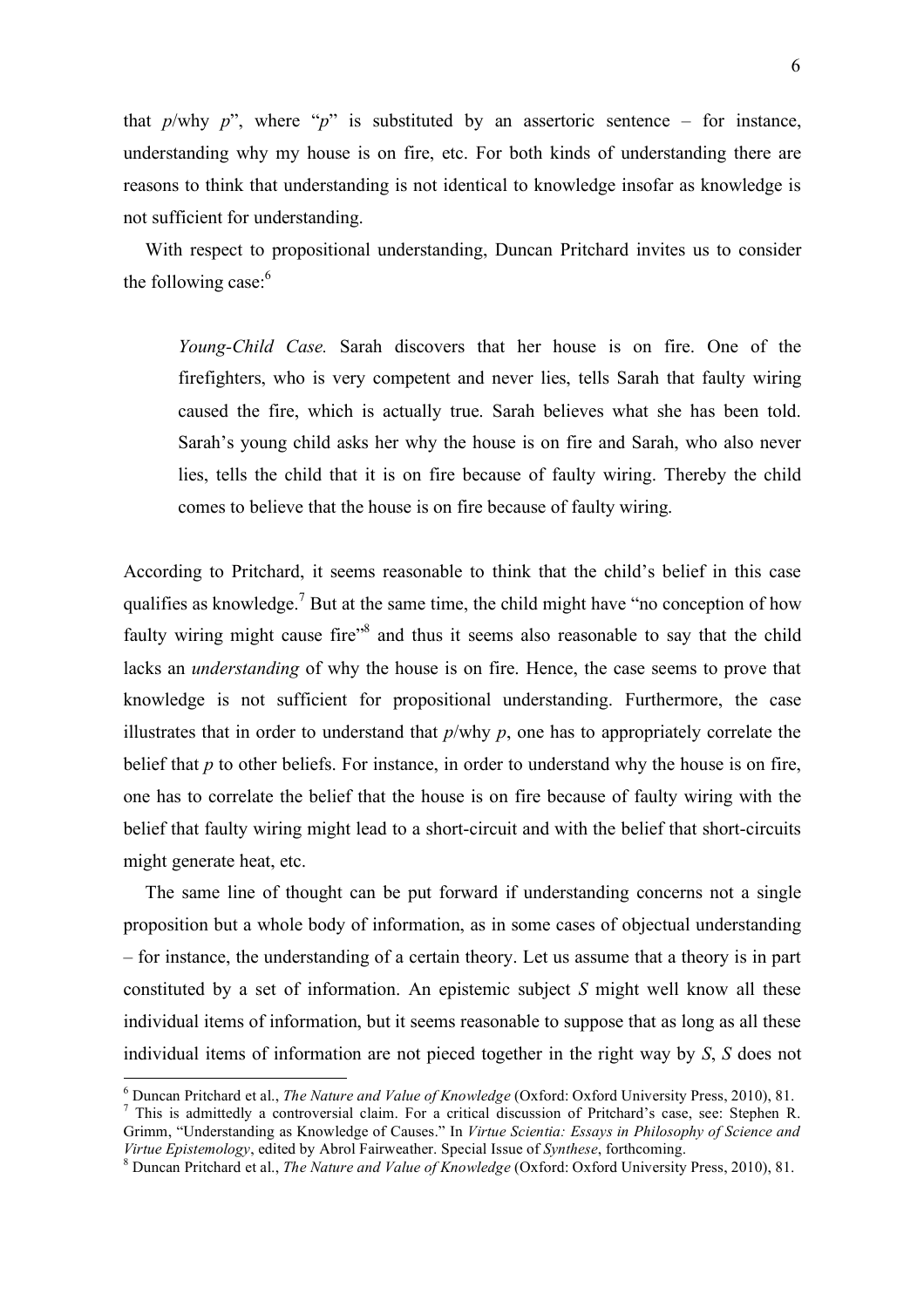understand the theory. Hence, knowledge of individual pieces in a set of information is not sufficient for understanding a theory or a complex phenomenon. What understanding a theory or a complex phenomenon requires is the awareness of explanatory or other coherence-inducing relationships concerning individual pieces of information.<sup>9</sup>

Thus, an epistemic subject achieves propositional and some kinds of objectual understanding, only if the subject organizes and systematizes a certain subset of her beliefs by grasping inferential and explanatory relationships between them. But presumably not only the systematization of *beliefs* is relevant, but the systematization of *concepts* as well. For instance, it is plausible to suppose that if a person understands a certain process – say, the process of photosynthesis – the person has identified and classified the entities involved in that process by the use of concepts, subconcepts, sub-subconcepts, etc. Furthermore, it is also plausible that the person has classified the process itself in subprocesses, sub-subprocesses, sub-sub-subprocesses, etc. These systematic classifications eventually enable the person to discover and identify the process, even if it is realized differently – as for example, photosynthesis is performed differently by different species of plants – and as far as it is a necessary condition for understanding a process to identify the process over a wide range of instances, this form of classifying the inventory of the world by systematizing *concepts* that refer to reality seems to be a precondition for objectual understanding as well.

If we accept that beliefs and concepts are both mental representations of certain aspects of reality, we can summarize the results of our short discussion of understanding as follows: First, understanding is not identical to knowledge. Second, an essential feature of understanding is organizing our mental representations in a certain way. With respect to beliefs the systematic organization consists in grasping inferential, explanatory and other coherence-relevant interrelations between them. And with respect to concepts, the systematic organization consists in a hierarchical organization of our concepts in generic terms, subconcepts, sub-subconcepts, etc. In short: An important and essential feature of understanding reality is systematically organizing the representations that refer to reality.<sup>10</sup>

<sup>&</sup>lt;sup>-</sup>9 <sup>9</sup> Cf. Jonathan Kvanvig, *The Value of Knowledge and the Pursuit of Understanding* (Cambridge: Cambridge) University Press, 2003), 192.

<sup>&</sup>lt;sup>10</sup> Note that this is compatible with different metaphysical views on the nature of reality. Those who wish to reject a Goodman-style Irrealism, have good reason to believe that the systematic organization of our mental representations at least in part reflects a structural organization with regard to the things those representations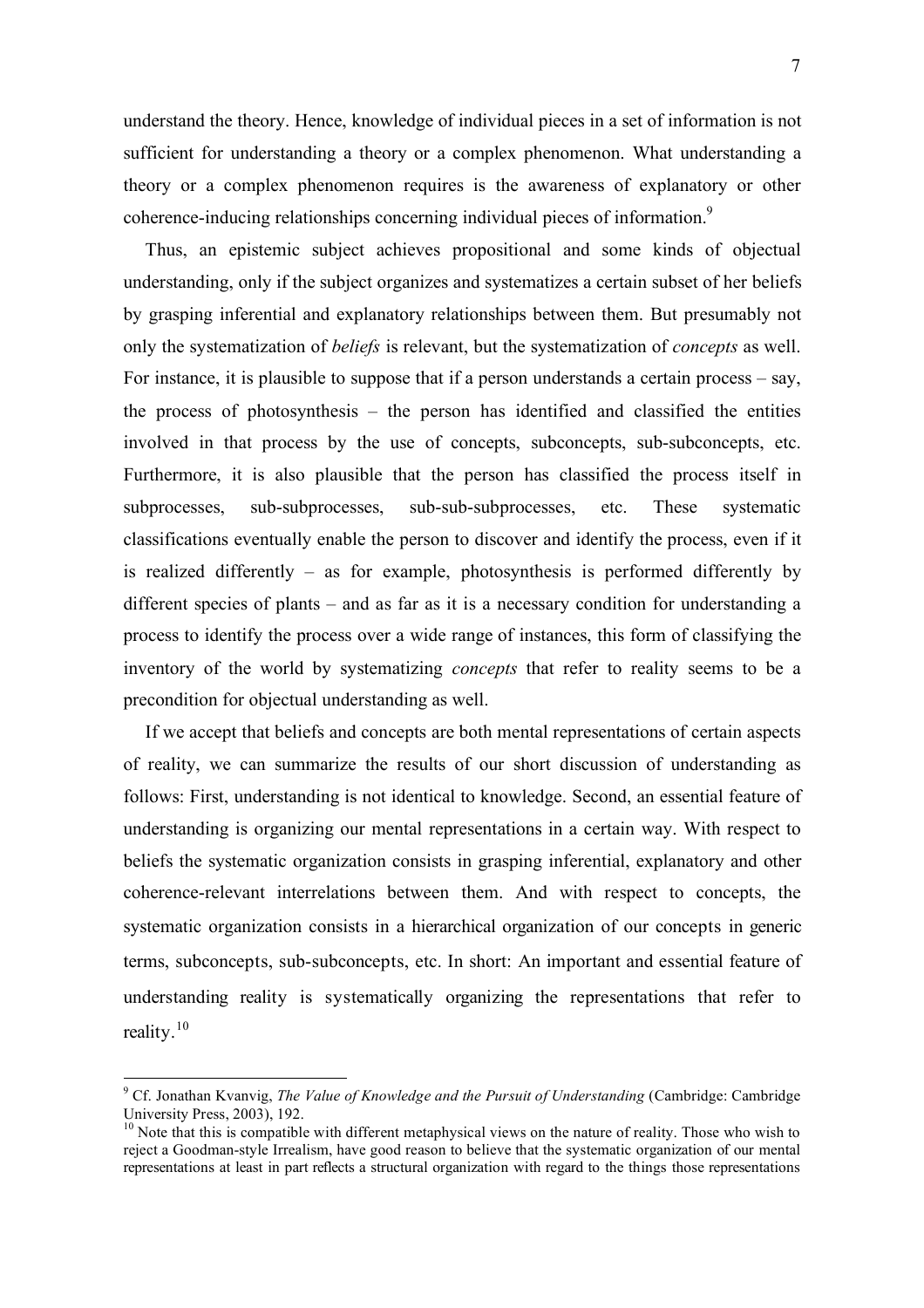It may be helpful here to introduce another idea concerning understanding introduced by Thomas Nagel. In his influential book "The View From Nowhere" Nagel is interested in the notion of objectivity, where by his lights objectivity should be considered a method of understanding.

To acquire a more objective understanding of some aspect of life or the world, we step back from our initial view of it and form a new conception which has that view and its relations to the world as its object. In other words, we place ourselves in the world that is to be understood. The old view then comes to be regarded as an appearance, more subjective that the new view, and correctable or confirmable by reference to it. This process can be repeated, yielding a still more objective conception.<sup>11</sup>

For Nagel the ideal endpoint of such a process is a maximally objective standpoint, which he calls the "View from Nowhere" because this ideal endpoint would be detached from any particular perspective. We can build on this idea as follows: A perspective is constituted by our conception of the world, that is, by the concepts we use and how we systematically organize those concepts – or in more general terms, in the way we represent the world and how we systematically organize those representations. As soon as we incorporate our system of representation into the world we seek to understand, we get a more objective perspective which results in more objective understanding. The reason why we thereby achieve a more objective understanding is that the resulting perspective on the world is not as restricted as the old one. The new perspective is supposed to incorporate different perspectives and should therefore be less restrictive and more accessible. In other words: If our view on the world is not constituted by just one perspective (that is, by one mode of systematically organized representation) but rather incorporates different perspectives (that is, different modes of systematically organized representations), a more objective – and in a certain sense deeper and more robust – understanding will emerge.

This idea is reflected by the fact that we sometimes experience a more robust and deeper understanding of a certain complex phenomenon *X*, as soon as the phenomenon is represented in different modes of representation. For instance, it is helpful when a text about *X* is accompanied by a diagram, and it is even more helpful if different sorts of diagrams are used simultaneously (tree diagram, three-dimensional diagram, pie chart,

refer to. However, those who are sympathetic to Goodman's Irrealism will claim that the systematic organization of our mental representations does not reflect but rather constitutes the structure of the world.

<sup>&</sup>lt;sup>11</sup> Thomas Nagel, *The View from Nowhere* (Oxford: Oxford University Press, 1986), 4.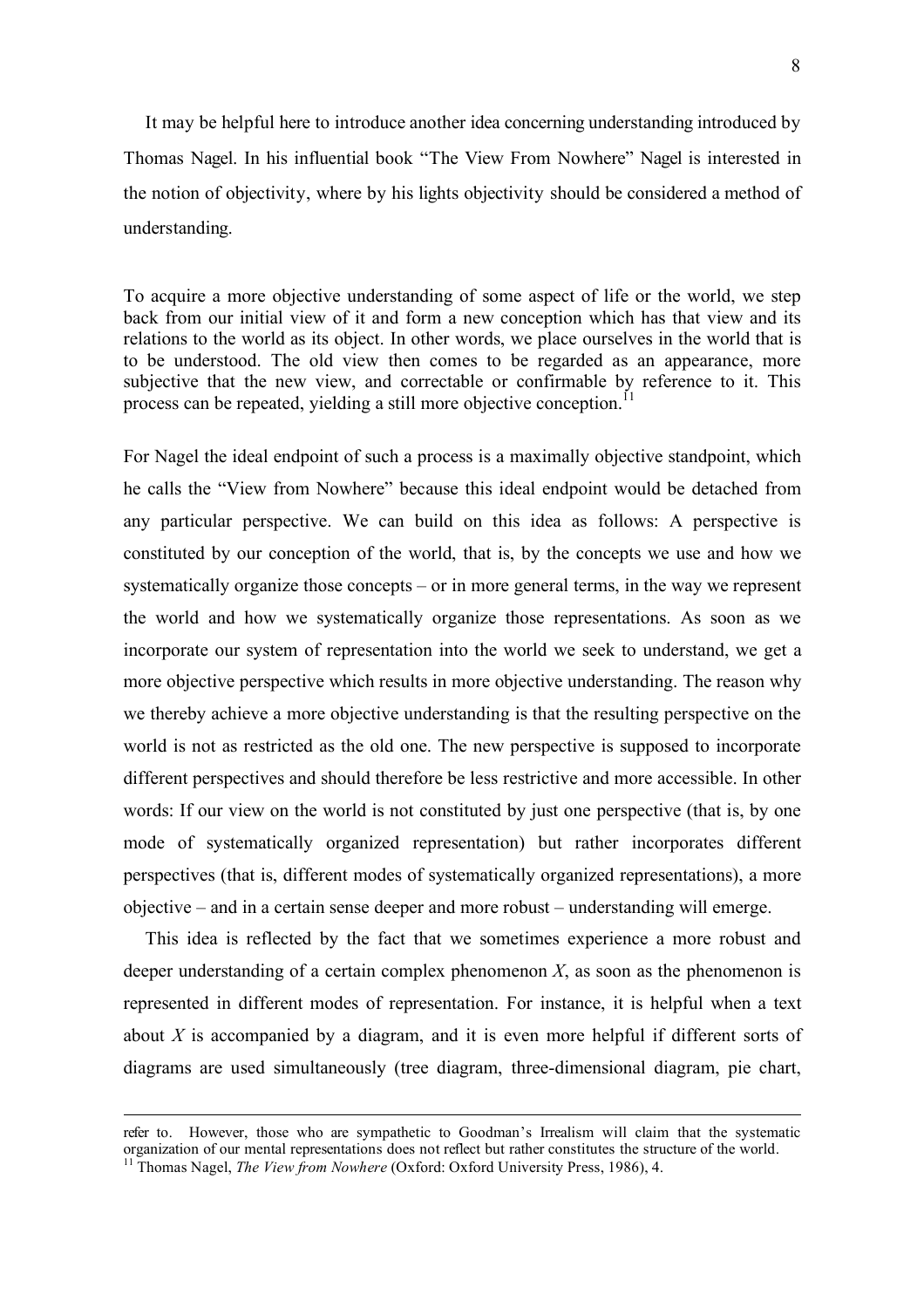etc.). A reason for this might be that the view we extracted from Nagel's basic idea is right: by using and correlating different modes of representation, we achieve a more objective perspective on reality and thereby a more objective and robust understanding of it.

Even though much more needs to be said in order to spell out this idea in more detail, let us for now assume that something along those lines is correct. We can summarize our short discussion of understanding as follows: An important and essential feature of understanding consists in systematically organizing our representations that refer to reality. With respect to the language-system of representation, concepts and beliefs are the things we systematically organize. By taking various systems of representation into account, more objective forms of understanding can be achieved. Why? Perspectives on the world are in part constituted by our systems of representing the world, by correlating and systematically interrelating different systems of representation we achieve a view on the world that is able to incorporate different perspectives, thus resulting in more objective understanding.

### **4. Goodman's Theory of Symbols – The Basics**

In the book "Languages of Art" Nelson Goodman argues that, like language, art in general and pictorial art in particular constitute a specific system of symbolic representation.<sup>12</sup> Based on his symbol-theoretic account we can perhaps explain in what way pictorial art is conducive to understanding: Involvement with pictorial art is conducive to understanding at least insofar as it fosters cognitive abilities indispensable for (objective) understanding.<sup>13</sup> Before this idea can be spelled out in detail, we first have to introduce Goodman's theory of symbols. Since Goodman's theory is very rich and detailed, I will only discuss those

<sup>&</sup>lt;sup>12</sup> Nelson Goodman, *Languages of Art – An Approach to a Theory of Symbols* (Indianapolis: Hackett, 1976).<br><sup>13</sup> Nelson Goodman and Catherine Z. Elgin also argue that involvement with art is conducive to understanding, see for example: Nelson Goodman and Catherine Z. Elgin, *Reconceptions in Philosophy and Other Arts and Sciences* (London: Routledge, 1990). Catherine Z. Elgin, "Art in the Advancement of Understanding", *American Philosophical Quarterly* Vol. 39 No.1, (2002): 1-12. But even though their arguments also depend on symbol theoretic insights of Goodman, their arguments are nonetheless different from mine. The main difference lies in the fact that their view eventually depends on strong metaphysical assumptions (e.g., on Goodman's Irrealism), whereas my view does not.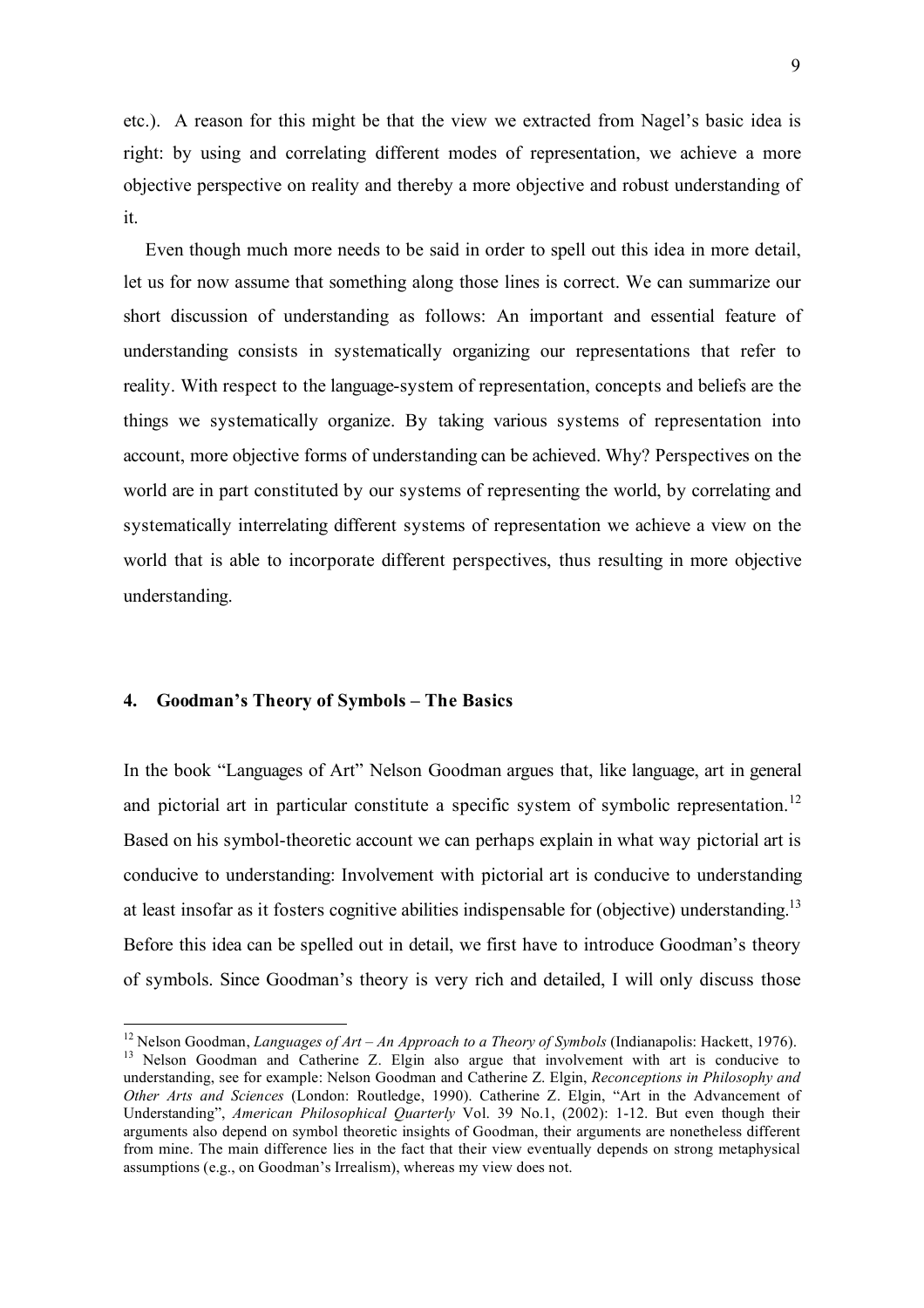aspects of the theory here that will later prove directly relevant to explain the epistemic significance of pictorial art.

For Goodman, the essential feature of a symbol is reference – to be a symbol means to be a symbol for something, to stand for something, to refer to something.<sup>14</sup> In other words, symbols are representations. There are two important ways a symbol can refer: denotation and exemplification.<sup>15</sup>

Denotation is the relation that holds between, for example, a word and what it applies to. Words denote single objects – as, for instance, the name "Cher" denotes an unique individual – or they denote several individuals – as for instance the predicate " $\cdot$  is red" denotes all red things. Goodman believes that pictures are like words in this respect. Like words, pictures refer to something conventionally and not because of certain resemblance relations.<sup>16</sup> And like words, pictures may either denote single objects – as, for example, a portrait denotes a specific person – or they may denote several things – like a picture of a tiger in an encyclopedia, which does not denote a specific tiger but stands for tigers in general.

The other important way of referring is exemplification. We can illustrate exemplification by considering tailors' swatches of cloth. These swatches are samples that exemplify certain properties of the cloth (the colour, the texture, etc.). Thereby these swatches are used as symbols that refer to certain properties they instantiate. The difference between denotation and exemplification is simple: A symbol can *denote* anything whatsoever, but it can only *exemplify* properties that it instantiates.<sup>17</sup> There could be a convention by which a specific swatch *denotes* a certain person but a swatch can only *exemplify* properties it possesses (e.g., being red and blue, being soft, etc.). By Goodman's lights, exemplification is especially important and widespread in the realm of art. Exemplification allows Goodman to consider abstract paintings or other abstract

<sup>&</sup>lt;sup>14</sup> Goodman, *Languages of Art*, 5.<br><sup>15</sup> These are the two most important conventional ways a symbol might refer to something. But not every form of reference involves denotation or exemplification. Some symbols, namely so-called *signs*, might refer less conventionally by being caused by what they refer to.

<sup>&</sup>lt;sup>16</sup> In fact, many pages of "Languages of Art" are devoted to the detailed critique of resemblance-theoretic accounts of pictorial reference, see: Goodman, *Languages of Art*, 3-30. See also: Robert Schwartz, "Repesentation and Resemblance", *The Philosophical Forum* 7, (1975): 499-512.

<sup>&</sup>lt;sup>17</sup> Since Goodman commits himself to a strong version of Nominalism what actually is exemplified in his view are not properties but predicates and other labels.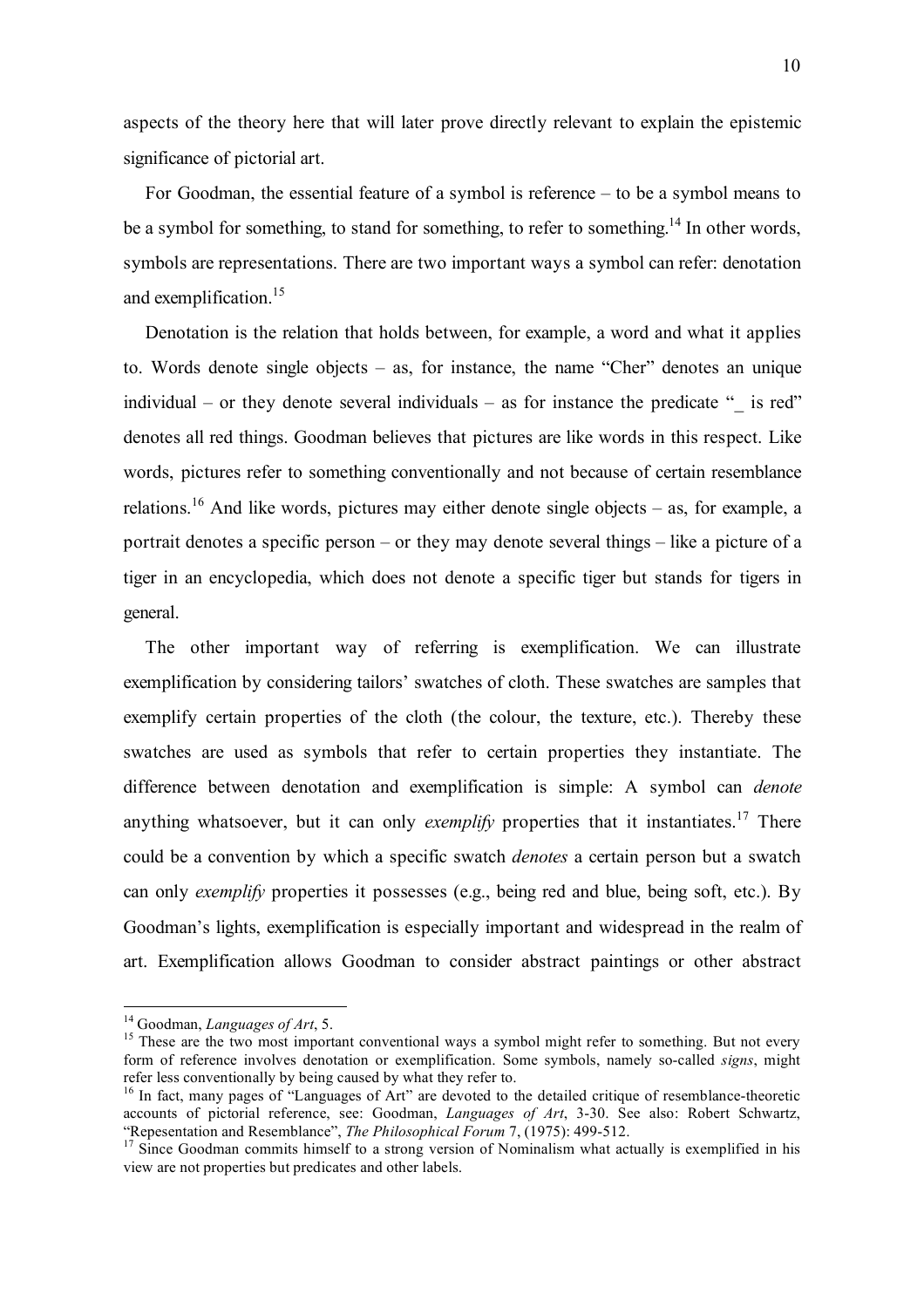works of art as symbols that refer to something: by exemplifying some of its own properties an abstract painting refers (at least) to these properties or to the class of things that instantiate these properties. $18$ 

So far we have only considered the literal use of symbols. For Goodman, however, symbols can denote and exemplify metaphorically as well. A painting of a rainy landscape can exemplify sadness. But in order to exemplify sadness, the painting has to instantiate sadness – that is, the painting has to be sad. Of course it is literally false that the painting is sad, only sentient beings can be sad, but it can nevertheless be metaphorically true that it is sad. Thus, the term "sad" can *metaphorically denote* a picture and a picture can *metaphorically exemplify* sadness.

By Goodman's lights, whether something is literally or metaphorically true is a matter of degree. In part, it depends on how accustomed we are to the application of a predicate to certain objects. Some applications of predicates may have started out as metaphorically true but became literally true due to extensive use. Take for example our talk of "large numbers": we apply the predicate "large" to numbers without being aware anymore that numbers are not literally large.<sup>19</sup> Thus, Goodman thinks that a powerful and interesting metaphor has to be relatively new. In Goodman's words: "Metaphor, it seems, is a matter of teaching an old word new tricks – of applying and old label in a new way."20 What happens in a metaphorical use of a predicate is that a classification device (e.g., the predicate "sad") is transferred from one realm (e.g., human emotions) to another (e.g., paintings). Thus, a metaphor is powerful and interesting insofar as it groups things of different realms together that were not grouped together before, and thereby makes us realize new relations between objects that we have not realized before.

Besides constituting direct reference-relations, denotation and exemplification can also work together in long and complicated chains of reference. A simple example is the case in which a picture of a bald eagle refers to the United States of America: The picture *denotes*

<sup>&</sup>lt;sup>18</sup> The other reason why the notion of exemplification is especially important in Goodman's theory of art, is the fact, that Goodman analyses the important concept of aesthetic expression by recourse to exemplification, see: Goodman, *Languages of Art*, 85-95.<br><sup>19</sup> Cf. Daniel Cohnitz and Marcus Rossberg, *Nelson Goodman*, (Chesham: Acumen, 2006) 147.<br><sup>20</sup> Goodman, *Languages of Art*, 69.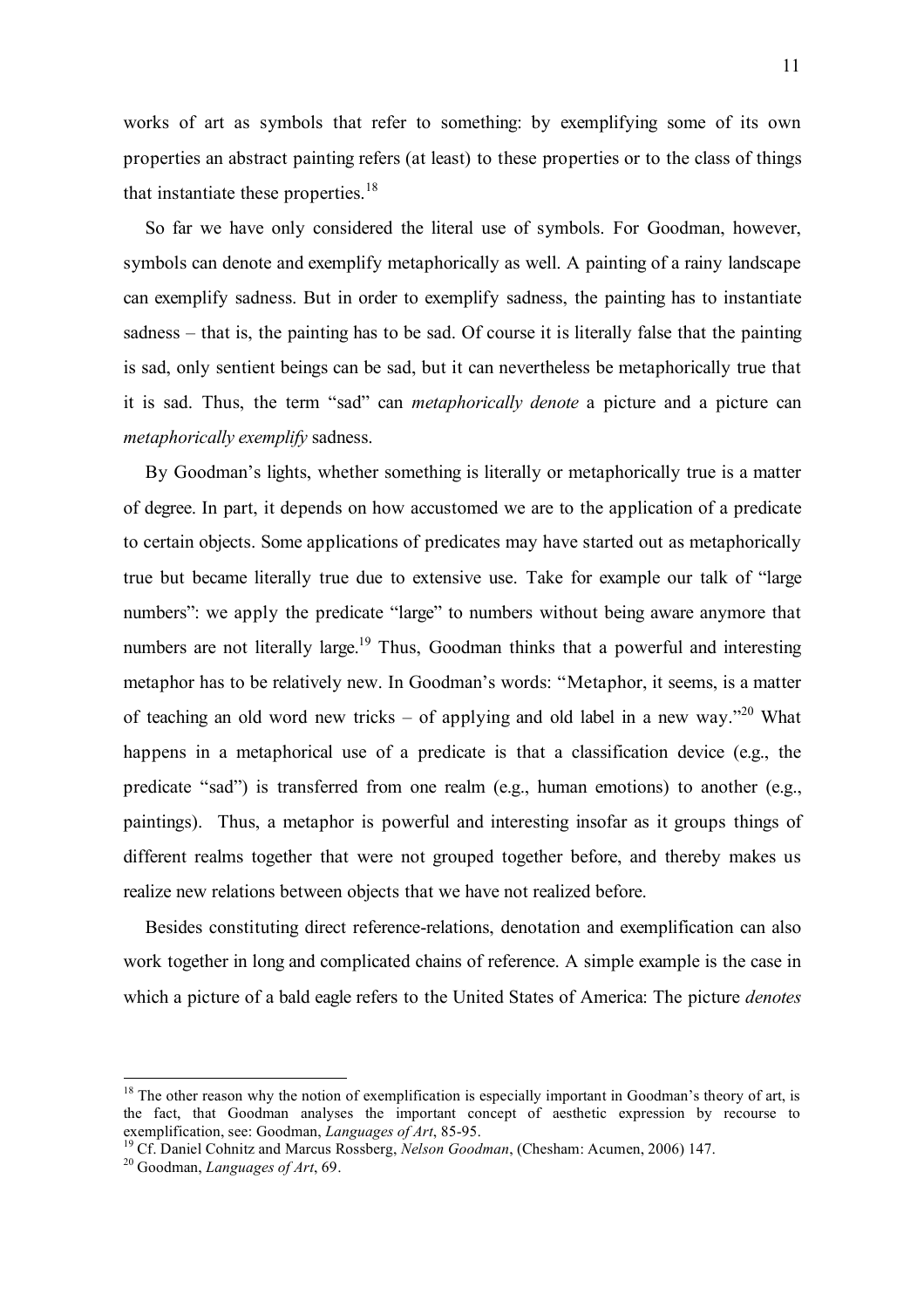a certain class of birds, these birds *exemplify* "independence and freedom", while these terms in turn are supposed to *denote* the United States.<sup>21</sup>

We have discussed two ways in which a symbol might refer to something, denotation and exemplification. We have seen that both ways of referring can occur literally or metaphorically and that both ways of referring can work together in chains of reference. But what determines to what a given symbol refers? For Goodman there is nothing internal to the symbol that determines what the symbol stands for, this is instead determined by the symbol-system to which the symbol belongs. This is why one and the same physical mark (sound, inscription, picture, etc.) can refer to very different things. For instance the physical mark "chat" can refer to a certain kind of conversation in the symbol system of written English or to cats in the symbol system of written French; or the mark in Fig. 1 might in a certain system refer to a specific mountain range but in another system it might refer to the development of car sales over a specific period of time.



Fig.1

To what a certain symbol refers and what kind of symbol it is (whether it is a word, a picture, a diagram, etc.) is determined by the system to which the symbol belongs, where an identical physical mark might belong to different symbolic systems. Goodman suggests different syntactic and semantic parameters by which symbolic systems can be characterized. The specific parameters of *syntactic and semantic density*, as well as *repleteness*, are of special importance for the purposes of this paper.

The syntactic part of a symbol system is called the "symbol scheme" and consists of characters, where a character is a class of marks. In the symbol scheme of written English, for instance, we find the character "a", where all sorts of different marks belong to this

 <sup>21</sup> Nelson Goodman, *Of Mind and Other Matters* (Cambridge, MA: Harvard University Press, 1984), 62.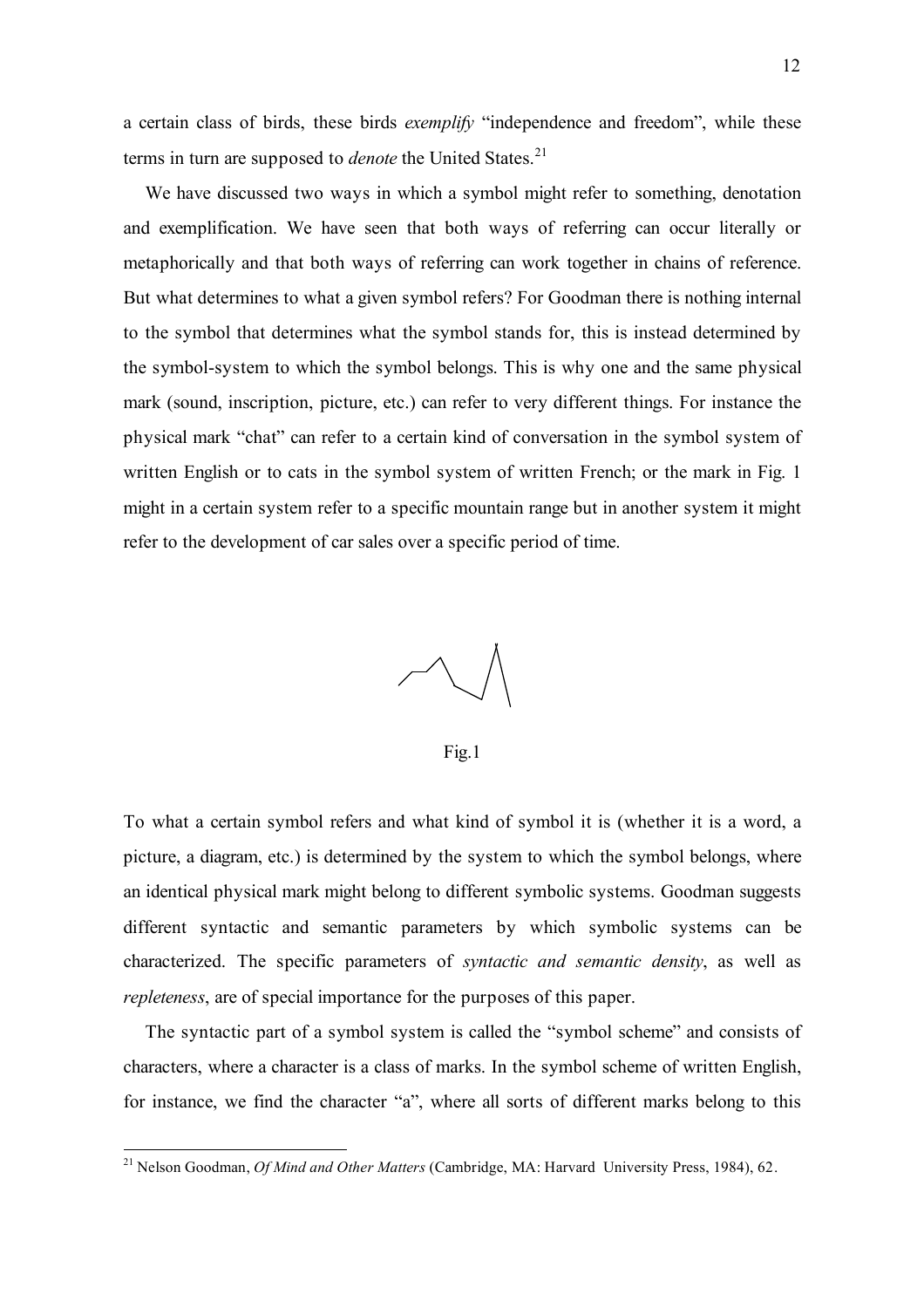character: "A", "A", "a", etc. Of course, not just any scribble, noise or other mark belongs to a character, but marks that do belong to a character are called "inscriptions".

So what does it mean for a system to be syntactically dense? Simply put, a system is *syntactically dense*, if we are unable to decide in finite steps to which character a certain inscription belongs – so that given any two inscriptions, no matter how small the difference between them, they could belong to different characters. The symbol scheme of written English is not dense, but consider a symbol scheme that has as different characters straight lines that differ in length. If any difference in length, no matter how small it might be, is relevant to determining the character, then we cannot decide to which character a certain inscription belongs – after all, measurement is only precise to a certain degree. So if we measure that a certain line is 2,55 mm long, then we can determine that the mark does not belong to the characters that correspond to 2,54 mm or 2,56 mm. Nevertheless we cannot conclude that the mark really belongs to the character that corresponds to 2,55 mm, because our measurement is not precise enough to determine whether the mark might in fact be 2,551 mm long. However, the character corresponding to 2,551 is different from the character corresponding to 2,55, so our measurement does not determine which character the line belongs to. Since between any two rational numbers there will be a third one, the situation will be the same no matter how precisely we measure.

The parameter of *semantic density* can be characterized analogously as follows: A symbolic system is *semantically dense*, if given any two characters, no matter how small the difference between them, they may have different referents.

A pressure gauge with an unmarked circular face and a single pointer that smoothly moves clockwise as the pressure rises can serve as an example for a system that is *syntactically* as well as *semantically* dense. Any difference in the position of the pointer, no matter how tiny and unrecognizable, may correspond to a different character in the system scheme, thus the system is syntactically dense. Furthermore, any difference in the character (the position of the pointer), no matter how tiny and unrecognizable, may stand for a different correlation to the field of reference (amount of pressure), thus the system is also semantically dense. On Goodman's view, the system of pictures is semantically and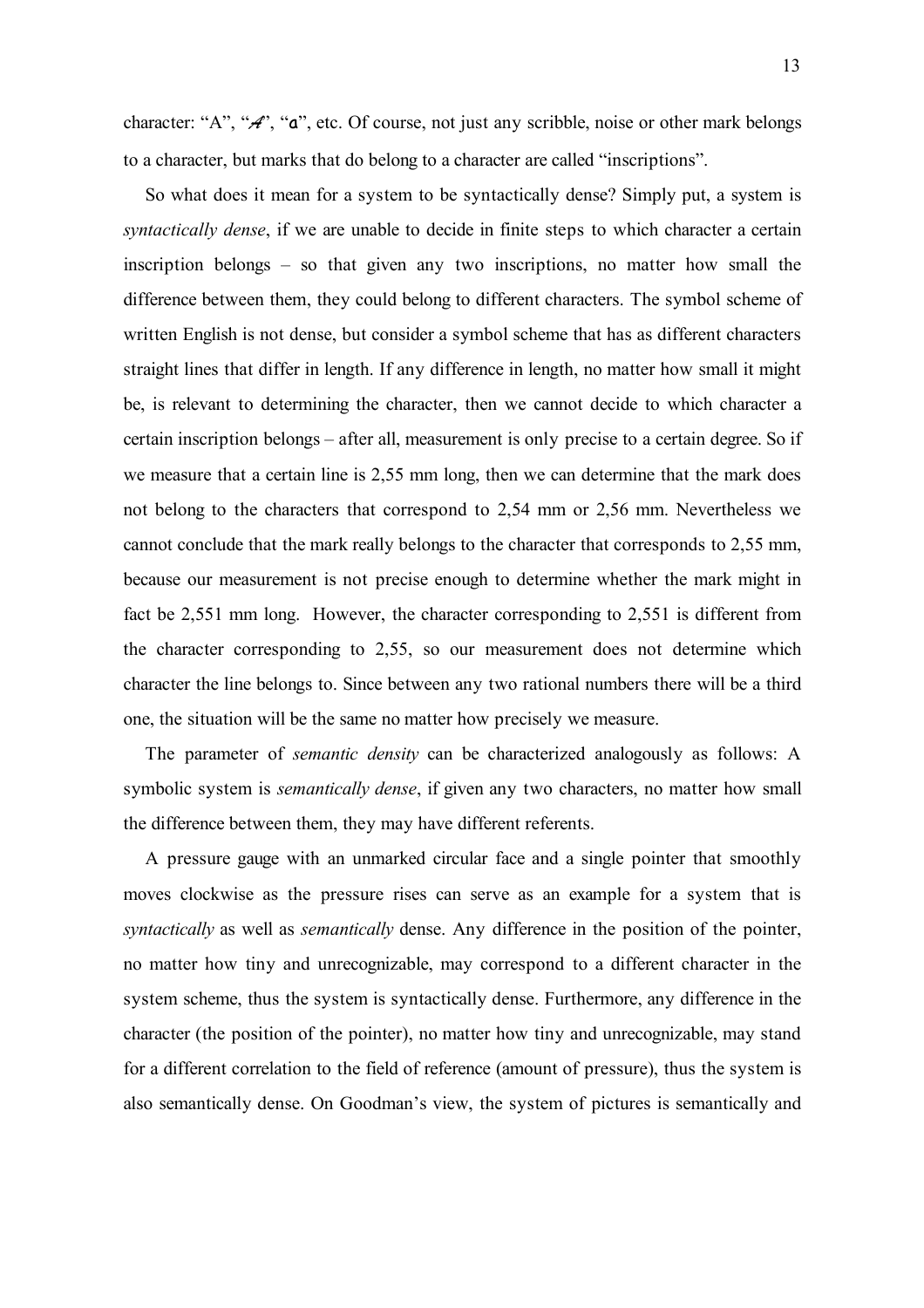syntactically dense as well.<sup>22</sup> But if pictorial works of art are likened in this way to things like ungraduated instruments of measurement, they also need to be distinguished from them.

Goodman explains the difference by recourse to the parameter of *repleteness*. The difference between pictures and ungraded instruments of measurement or various forms of diagrammatic depiction is that, of these, only pictures are *relatively replete*. That is, for the interpretation of a picture typically a larger number of features is relevant than for the interpretation of a diagram or a measuring device. Goodman illustrates the difference with the curve of an electrocardiogram that is indistinguishable from a drawing by Hokusai:

The difference is syntactic: the constitutive aspects of the diagrammatic as compared with the pictorial character are expressly and narrowly restricted. The only relevant features of the diagram are the ordinate and the abscissa of each of the points the center of the line passes through. The thickness of the line, its color and intensity, the absolute size of the diagram, etc., do not matter; whether a purported duplicate of the symbol belongs to the same character of the diagrammatic scheme depends not at all upon such features. For the [Hokusai] sketch, this is not true. Any thickening or thinning of the line, its color, its contrast with the background, its size, even the quality of the paper – none of these is ruled out, none can be ignored. $23$ 

From an aesthetic perspective, the density and repleteness of pictorial works art are especially interesting. Both features explain the fact that works of art provide a wide and almost never-ending variety of discoveries, continually resulting in new interpretations of the work. Thus, the notions of density and repleteness allow Goodman to account for what Kendall Walton<sup>24</sup> has referred to as an "open-endedness" in the investigation and interpretation of pictures.<sup>25</sup>

<sup>&</sup>lt;sup>22</sup> Goodman, *Languages of Art*, 226-227.<br><sup>23</sup> Ibid, 229.<br><sup>24</sup> Kendall Walton. *Mimesis as Make-Believe* (Cambridge, MA.: Harvard University Press, 1990).

<sup>&</sup>lt;sup>25</sup> Furthermore, these features explain why as far as works of art are concerned we have to pay close attention to the physical symbol (the painting, sculpture, etc.) itself. With works of art we cannot so to speak look through the symbol and concentrate on what it refers to, as we do it with traffic lights or scientific texts. Cf. Goodman, *Of Mind and Other Matters*, 69.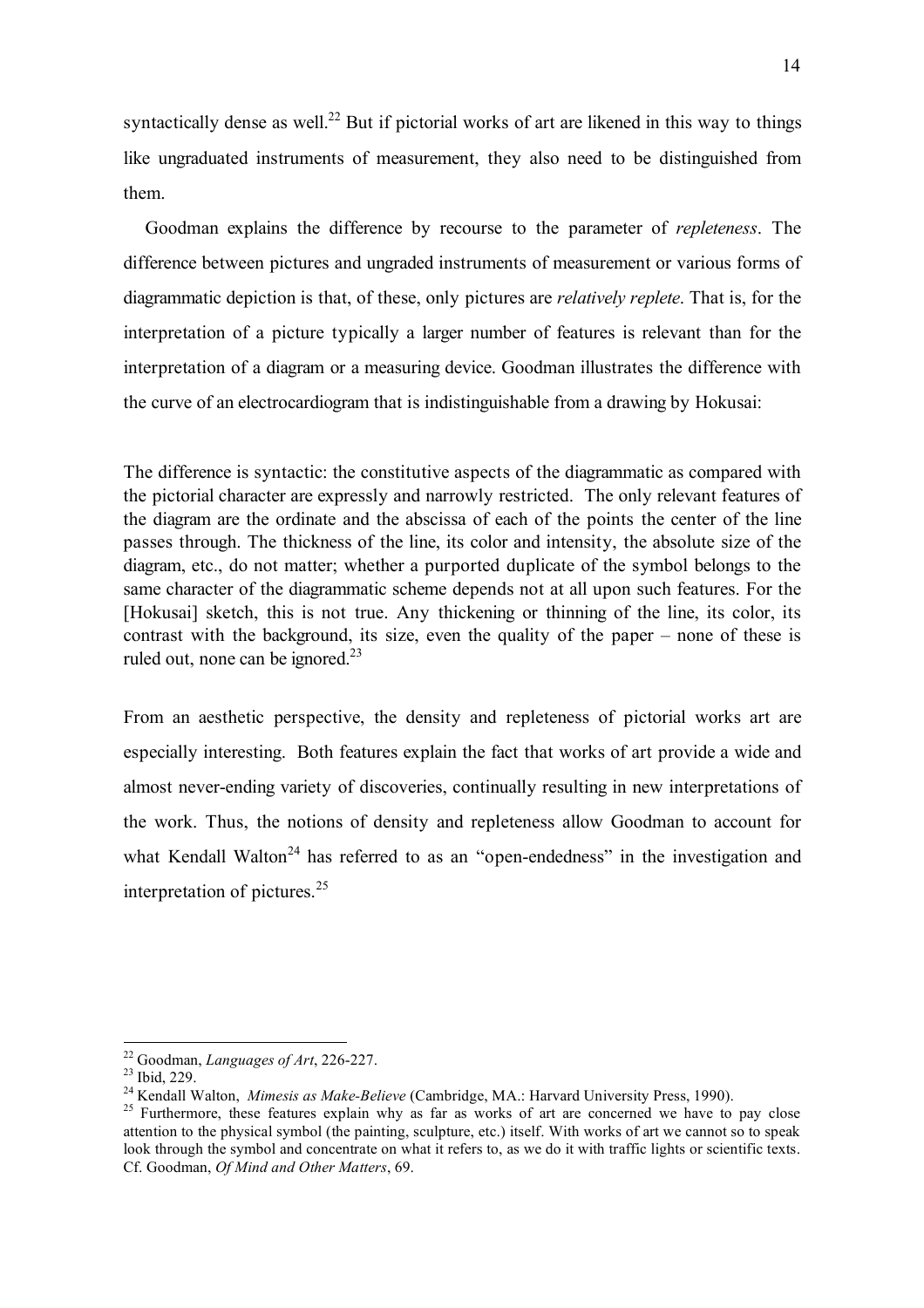#### **5. Pictorial Art and Understanding**

Based on the characterisation of understanding in section 3 and on Goodman's theory of symbols outlined in section 4, we now have the resources to specify in what way involvement with pictorial art is conducive to our epistemic aim of (objective) understanding.

Our discussion of understanding has revealed the following: An important and essential feature of understanding consists in systematically categorizing and organizing reality by systematically organizing our representations that refer to reality. With respect to the language-system of representation, concepts and beliefs are the things we systematically organize. To achieve more objective forms of understanding, various systems of representation have to be taken into account and systematically connected. Since perspectives on the world are partially constituted by our systems of representing the world, by correlating and interrelating different systems of representation we achieve a view on the world that is able to incorporate different perspectives, thus resulting in more objective understanding.

If we accept this characterization of understanding, we can combine it with the following claims based on Goodman's theory of symbols:

- (a) Pictorial works of art are symbols embedded in a specific symbolic system. Concepts and beliefs are symbols embedded in other symbolic systems, namely systems of natural languages.
- (b) The symbolic system of pictorial artwork is syntactically and semantically dense, whereas systems of natural languages are not.
- (c) The symbolic system of pictorial artwork is relatively replete, whereas systems of natural languages are not.
- (d) Pictorial works of art often refer indirectly via complex chains of reference in which exemplification plays a crucial role. This is not the case in systems of natural language. The constituents of language systems primarily refer directly and the mode of reference is primarily denotation.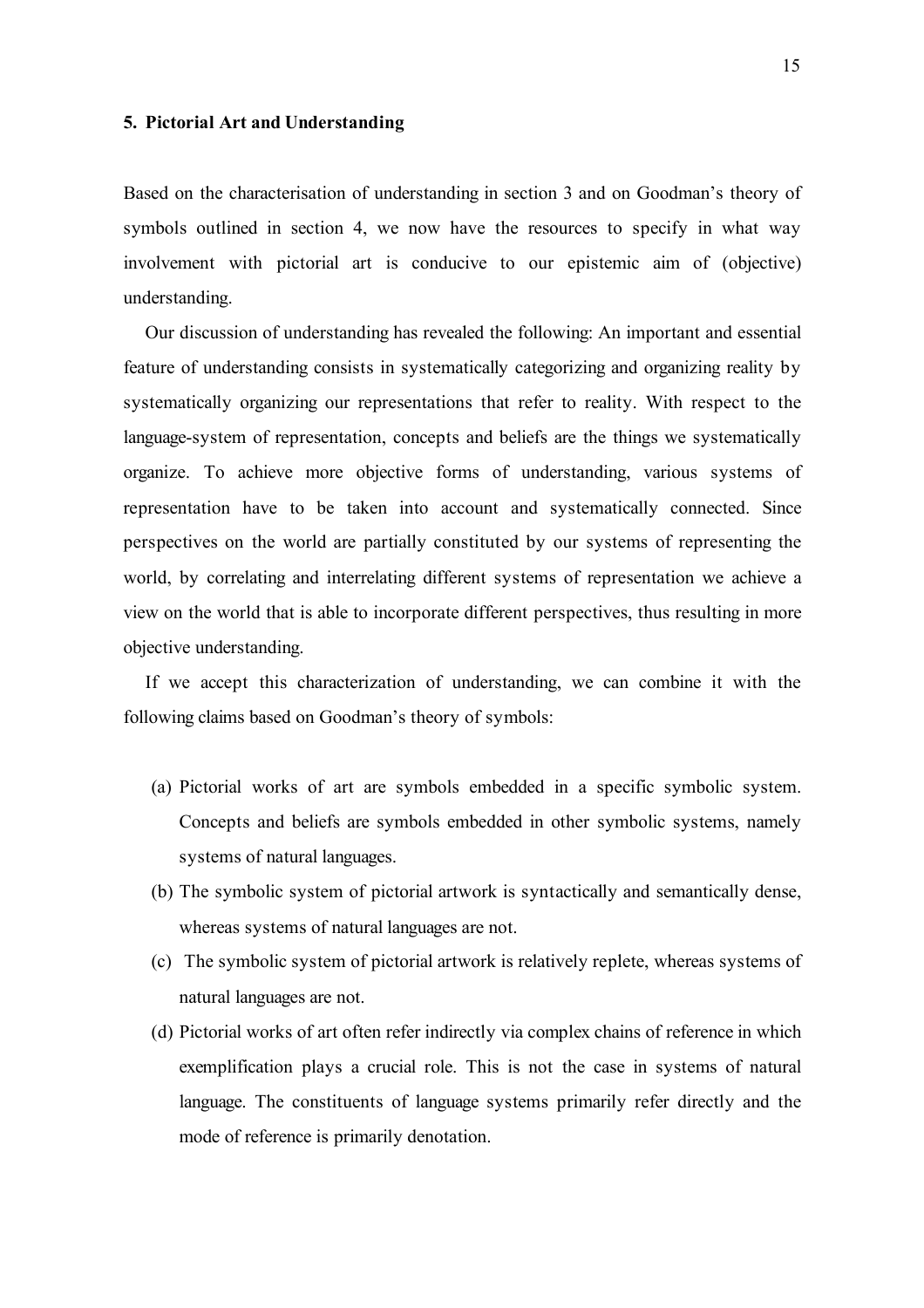Each of the claims (a)-(d) speaks of an interesting feature of pictorial art, which in a certain sense can be considered conducive to our quest of achieving the epistemic aim of (objective) understanding as we have characterized it above.

If claim (a) is true, then pictorial works of art function as devices of classification. As such a device, a piece of art is particularly effective and interesting if it somehow provides a "fresh look" on the object it refers to, e.g. if it depicts a common object in a new and insightful manner. Goodman compares pictorial works of art in this respect with metaphors. We have already specified that successful metaphors help us discover new relations between objects or realms of objects, thereby opening up new ways to classify reality, which might be helpful and can eventually lead to new insights. For Goodman the same is true of paintings: "The marking off of new elements or classes, or of familiar ones by labels of new kinds or by new combinations of old labels, may provide new insight."<sup>26</sup>

Our classification of objects is based on commonalities and resemblances between objects. Instead of resting on existing resemblance relations, pictorial works of art have the power to influence existing standards of resemblance – think of some cubist paintings, for instance. In this sense, new movements and styles of depiction can question our established classification of the inventory of the world. Pictorial works of art literally make us see that our established system of categorization is restricted, insofar as it highlights certain relations and commonalities between objects at the cost of ignoring others. By highlighting alternative and maybe useful ways of (re-)categorizing reality, pictorial works of art can be considered to be at least potentially conducive to understanding. After all, understanding in part consists of categorizing and systematically organizing the inventory of the world.

If claims (b) and (c) are correct, then the symbolic system of pictorial art is syntactically/semantically dense and relatively replete. We have already noted that density and repleteness together account for the potential open-endedness with respect to the investigation and interpretation of pictorial artwork. Since an attempt to interpret a picture is an attempt to verbalize its meaning  $-$  e.g., an attempt to correlate a symbol of one

 <sup>26</sup> Goodman, *Languages of Art*, 33.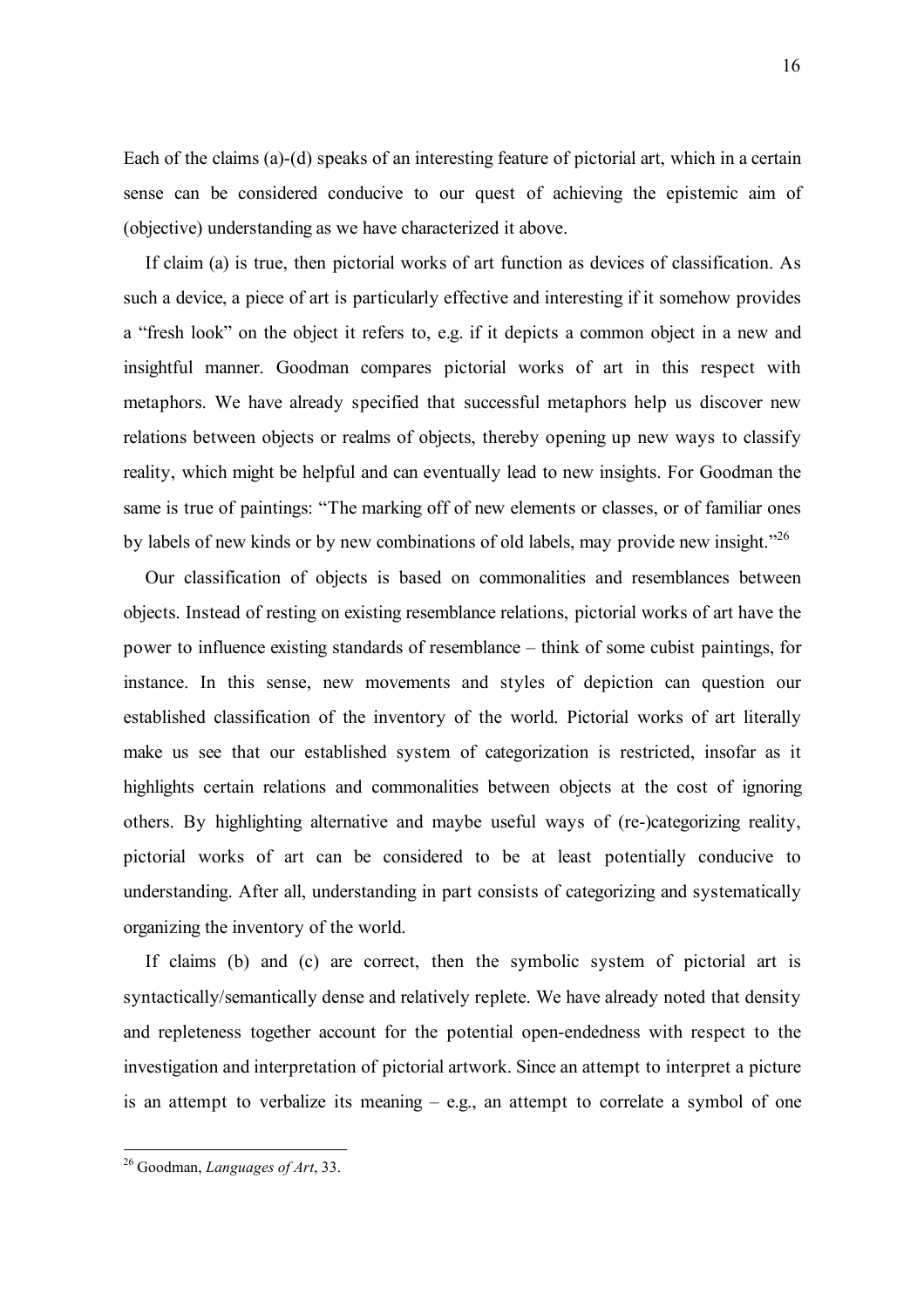system of representation to symbols of another system of representation – entering such a potentially open-ended interpretative process will train abilities, which are indispensable for objective understanding. After all, an essential feature of objective understanding as we have characterized it consists precisely in combining and relating different systems of representations.

If claim (d) is right, then in order to understand what a painting refers to demands following a chain of reference comparable to the chain of reference in the case where the picture of a bald eagle refers to the United States of America. Chains of reference by which works of art refer can be even longer and more complex. Thus, understanding what a pictorial work of art possibly refers to presupposes correlating constituents of different systems of representation. Given our characterisation of objective understanding, we can again conclude that involvement with pictorial works of art will train abilities, which are indispensable for gaining more objective forms of understanding.

Thus, if the given characterization of (objective) understanding and some of Nelson Goodman's symbol-theoretic views on pictorial art are correct, then involvement with pictorial art is at least indirectly conducive to understanding. Involvement with art does not guarantee that we achieve more (objective) understanding. However, if claims (a)-(d) are correct, then we have seen that pictorial art at least has the potential to do so (see (a)). More importantly, we have seen that serious involvement with pictorial works of art will train exactly those cognitive abilities we need in order to achieve objective forms of understanding (see (b)-(d)).

## **Bibliography**

Cohnitz, Daniel and Rossberg, Marcus. *Nelson Goodman.* Chesham: Acumen, 2006.

Elgin, Catherine Z. "Art in the Advancement of Understanding", *American Philosophical Quarterly* Vol. 39 No.1 (2002): 1-12.

Gettier, Edmund. "Is Justified True Belief Knowledge?" *Analysis* 23 (1963): 121–123.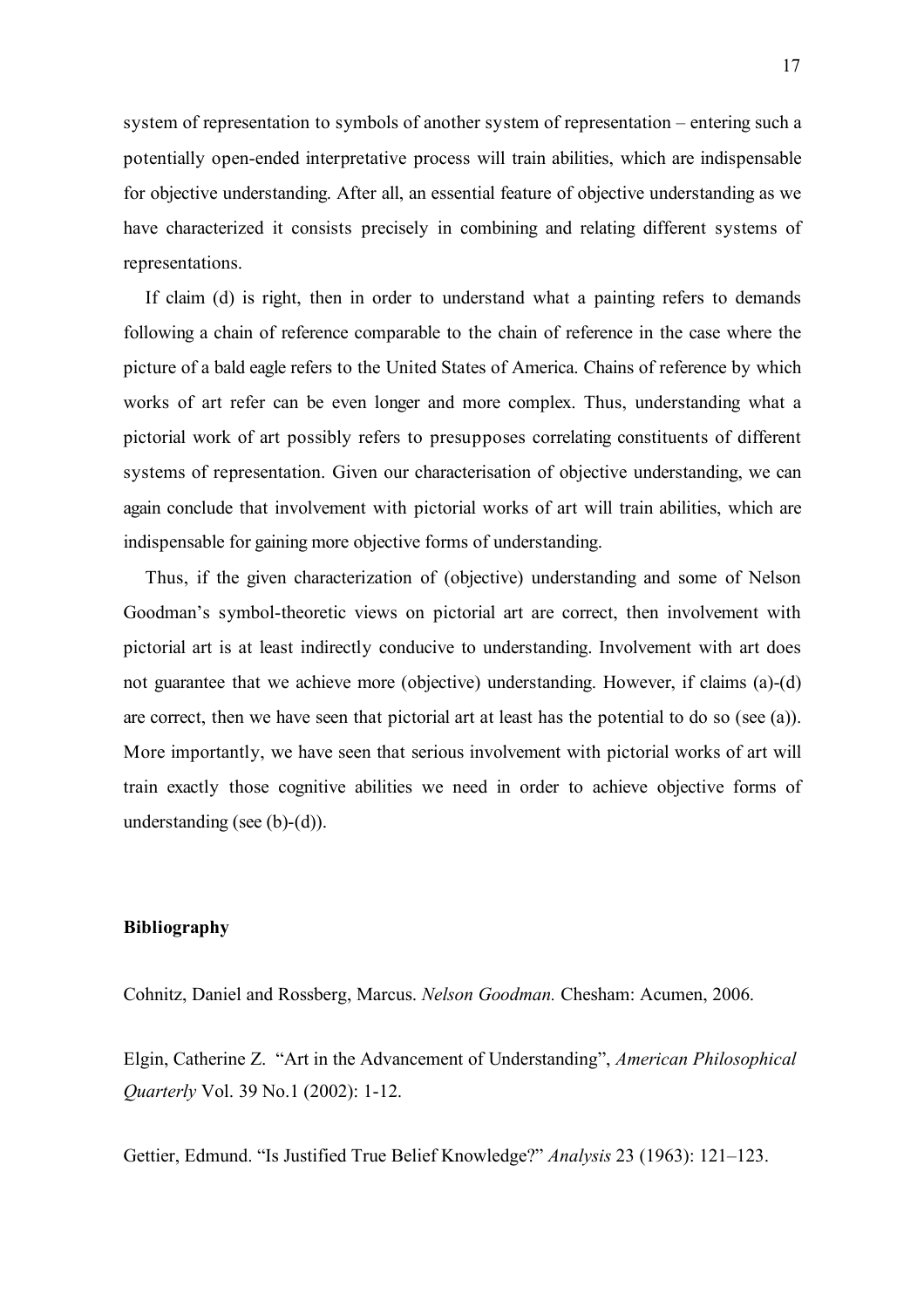Goldman, Alvin. "Discrimination and Perceptual Knowledge", *Journal of Philosophy*  LXXIII (1976): 771–791.

Goodman, Nelson. *Languages of Art – An Approach to a Theory of Symbols*. Indianapolis: Hackett, 1976.

Goodman, Nelson. *Of Mind and Other Matters.* Cambridge, Ma: Harvard University Press, 1984.

Goodman, Nelson and Elgin, Catherine Z.. *Reconceptions in Philosophy and Other Arts and Sciences.* London: Routledge, 1990.

Greco, John. *Achieving Knowledge.* Cambridge: Cambridge University Press, 2010.

Grimm, Stephen R. "Understanding as Knowledge of Causes." In *Virtue Scientia: Essays in Philosophy of Science and Virtue Epistemology*, edited by Abrol Fairweather. Special Issue of *Synthese*, forthcoming.

Jenkins Ichikawa, Jonathan and Steup, Matthias. "The Analysis of Knowledge", *The Stanford Encyclopedia of Philosophy* (Winter 2012 Edition), edited by Edward N. Zalta,  $URL = <$ http://plato.stanford.edu/ archives/win2012/entries/knowledge-analysis/>.

Kvanvig, Jonathan. *The Value of Knowledge and the Pursuit of Understanding.* Cambridge: Cambridge University Press, 2003.

Lipton, Peter. *Inference to the Best Explanation.* London: Routledge, 2nd ed. 2004.

Pritchard, Duncan and Millar, Alan and Haddock, Adrian. *The Nature and Value of Knowledge.* Oxford: Oxford University Press, 2010.

Nagel, Thomas. *The View from Nowhere.* Oxford: Oxford University Press, 1986.